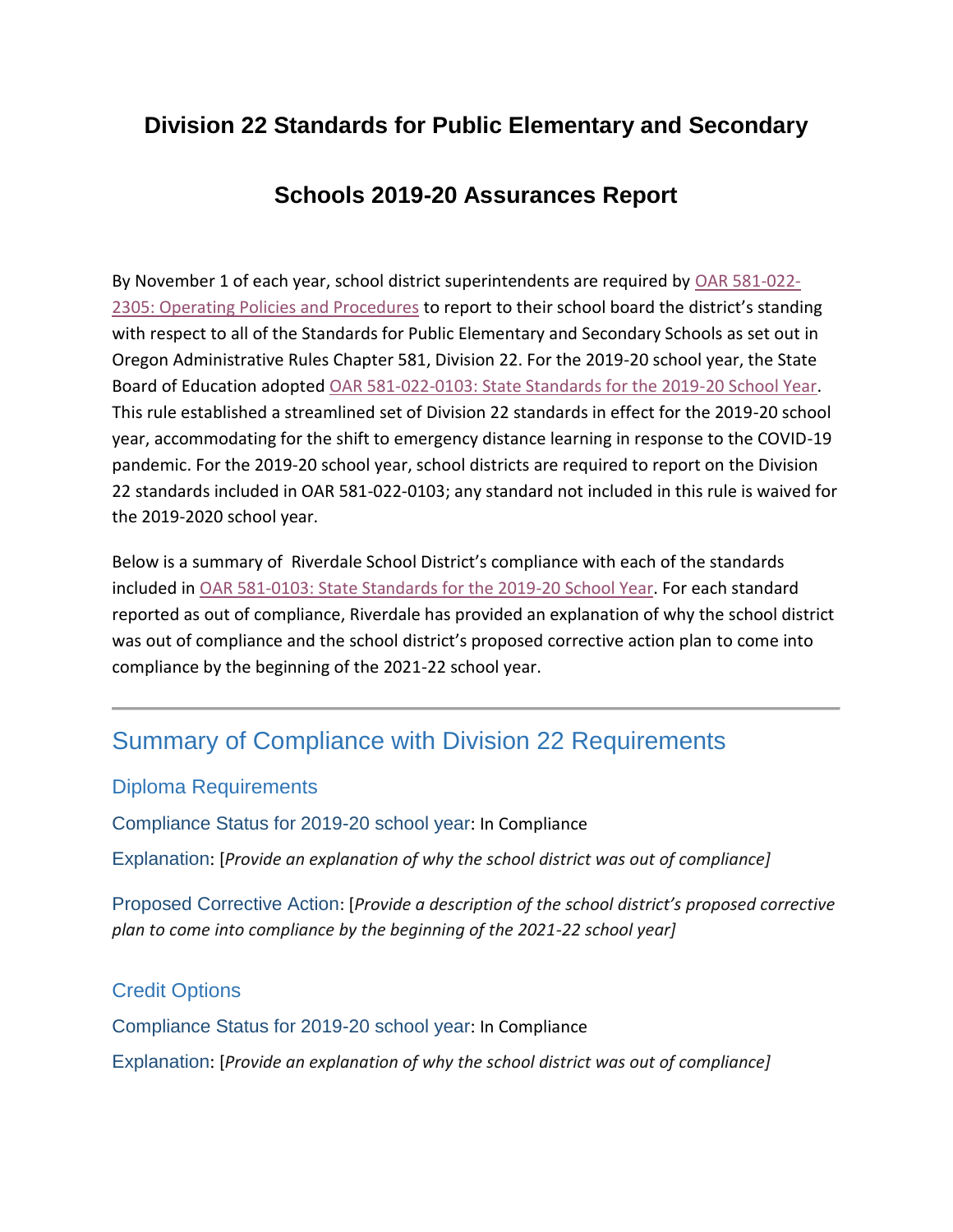Proposed Corrective Action: [*Provide a description of the school district's proposed corrective plan to come into compliance by the beginning of the 2021-22 school year]*

#### Distance Learning for All

Compliance Status for 2019-20 school year: In Compliance

Explanation: [*Provide an explanation of why the school district was out of compliance]*

Proposed Corrective Action: [*Provide a description of the school district's proposed corrective plan to come into compliance by the beginning of the 2021-22 school year]*

#### Special Education for Children with Disabilities

Compliance Status for 2019-20 school year: In Compliance

Explanation: [*Provide an explanation of why the school district was out of compliance]*

Proposed Corrective Action: [*Provide a description of the school district's proposed corrective plan to come into compliance by the beginning of the 2021-22 school year]*

#### Emergent Bilinguals

Compliance Status for 2019-20 school year: In Compliance

Explanation: [*Provide an explanation of why the school district was out of compliance]*

Proposed Corrective Action: [*Provide a description of the school district's proposed corrective plan to come into compliance by the beginning of the 2021-22 school year]*

#### Talented and Gifted

#### Compliance Status for 2019-20 school year: Out of Compliance

Explanation: Entering into 2020-2021 we have a new High School Principal and High school Counselor. Upon review of the implementation of TAG plans and supports for Talented and Gifted Students in 2019-2020, we did not find sufficient evidence of plans and annual review and implementation of the plans in grades 9-12. We are reviewing and strengthening processes K-12.

Proposed Corrective Action: Our proposed corrective action for 2020-2021 is as follows. Our HS Principal also has the role of Multi-Tiered Systems of Support Director (K-12). In this role, he oversees Talented and Gifted programming K-12. Additionally, we are adding stipends for each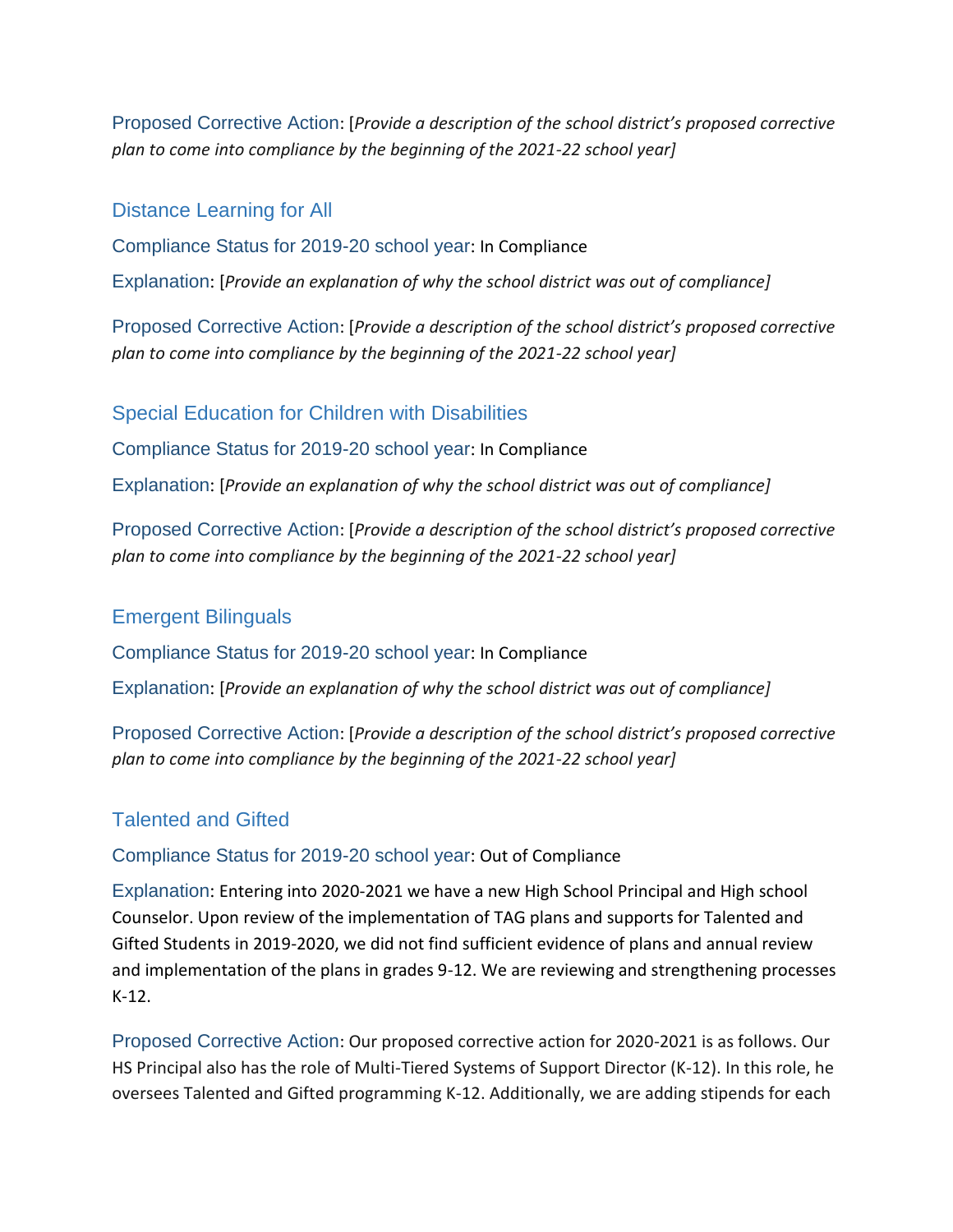school in addition to maintaining our School Counselors as the primary oversight for Talented and Gifted Programming. We are streamlining our support for K-12. We anticipate being in full compliance this school year.

### Alternative Education Programs

Compliance Status for 2019-20 school year: In Compliance

Explanation: [*Provide an explanation of why the school district was out of compliance]*

Proposed Corrective Action: [*Provide a description of the school district's proposed corrective plan to come into compliance by the beginning of the 2021-22 school year]*

## Equal Educational Opportunities

Compliance Status for 2019-20 school year: In Compliance

Explanation: [*Provide an explanation of why the school district was out of compliance]*

Proposed Corrective Action: [*Provide a description of the school district's proposed corrective plan to come into compliance by the beginning of the 2021-22 school year]*

## School Counseling

#### Compliance Status for 2019-20 school year: Out of Compliance

Explanation: Entering into 2020-2021 we have a new High School Principal and High school Counselor. Upon review of School Counseling Programming 9-12 we did not find sufficient evidence of comprehensive school counseling including creating and maintaining an education plan and portfolio for 2019-2020.

Proposed Corrective Action: Our proposed corrective action for 2020-2021 is as follows. Our HS Principal also has the role of Multi-Tiered Systems of Support Director (K-12). In this role, he oversees Counseling programming K-12. We are adding the Career Inventory System and Panorama as tools to assist with in meeting the Counseling standards. Additionally, we have identified a retired mentor Counselor to guide and assist our new to Riverdale School High School Counselor in creating a comprehensive 9-12 School Counseling Program that also reaches back to grades 7-8<sup>th</sup> at Riverdale Grade School in planning and preparation for the high school transition. This work is well underway and we anticipate being in compliance this year.

## Student Safety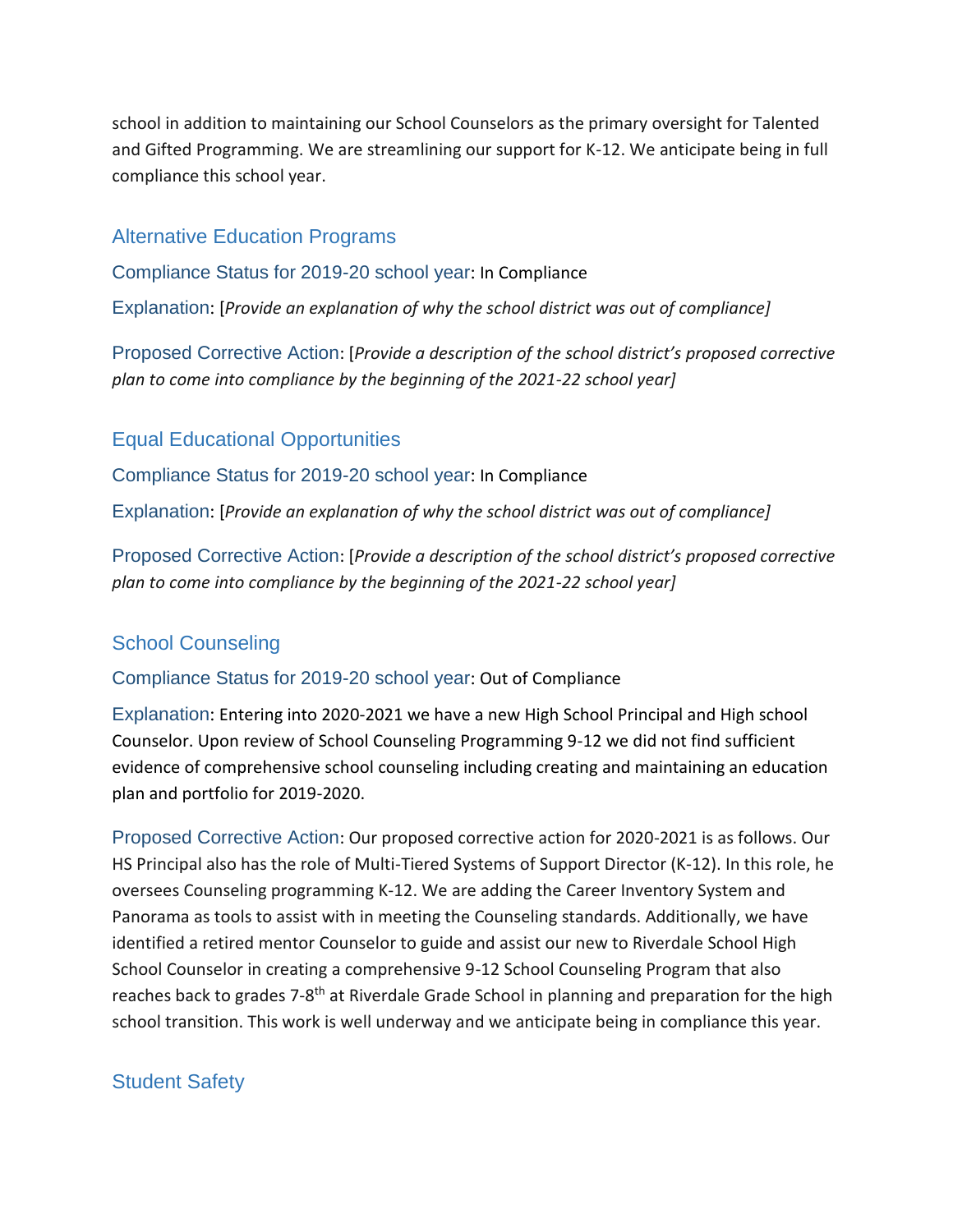Compliance Status for 2019-20 school year: In Compliance

Explanation: [*Provide an explanation of why the school district was out of compliance]*

Proposed Corrective Action: [*Provide a description of the school district's proposed corrective plan to come into compliance by the beginning of the 2021-22 school year]*

#### Personnel

Compliance Status for 2019-20 school year: In Compliance

Explanation: [*Provide an explanation of why the school district was out of compliance]*

Proposed Corrective Action: [*Provide a description of the school district's proposed corrective plan to come into compliance by the beginning of the 2021-22 school year]*

#### Fingerprinting of Subject Individuals in Positions not Requiring Licensure as Teachers, Administrators, Personnel Specialists, School Nurses

Compliance Status for 2019-20 school year: In Compliance

Explanation: [*Provide an explanation of why the school district was out of compliance]*

Proposed Corrective Action: [*Provide a description of the school district's proposed corrective plan to come into compliance by the beginning of the 2021-22 school year]*

#### Individual Student Assessment and Reporting

Compliance Status for 2019-20 school year: In Compliance

[*If out of compliance, complete the* Explanation *and* Corrective Action *sections below. If in compliance, delete the* Explanation *and* Corrective Action *sections.]*

Explanation: [*Provide an explanation of why the school district was out of compliance]*

Proposed Corrective Action: [*Provide a description of the school district's proposed corrective plan to come into compliance by the beginning of the 2021-22 school year]*

Student Education Records

Compliance Status for 2019-20 school year: In Compliance

Explanation: [*Provide an explanation of why the school district was out of compliance]*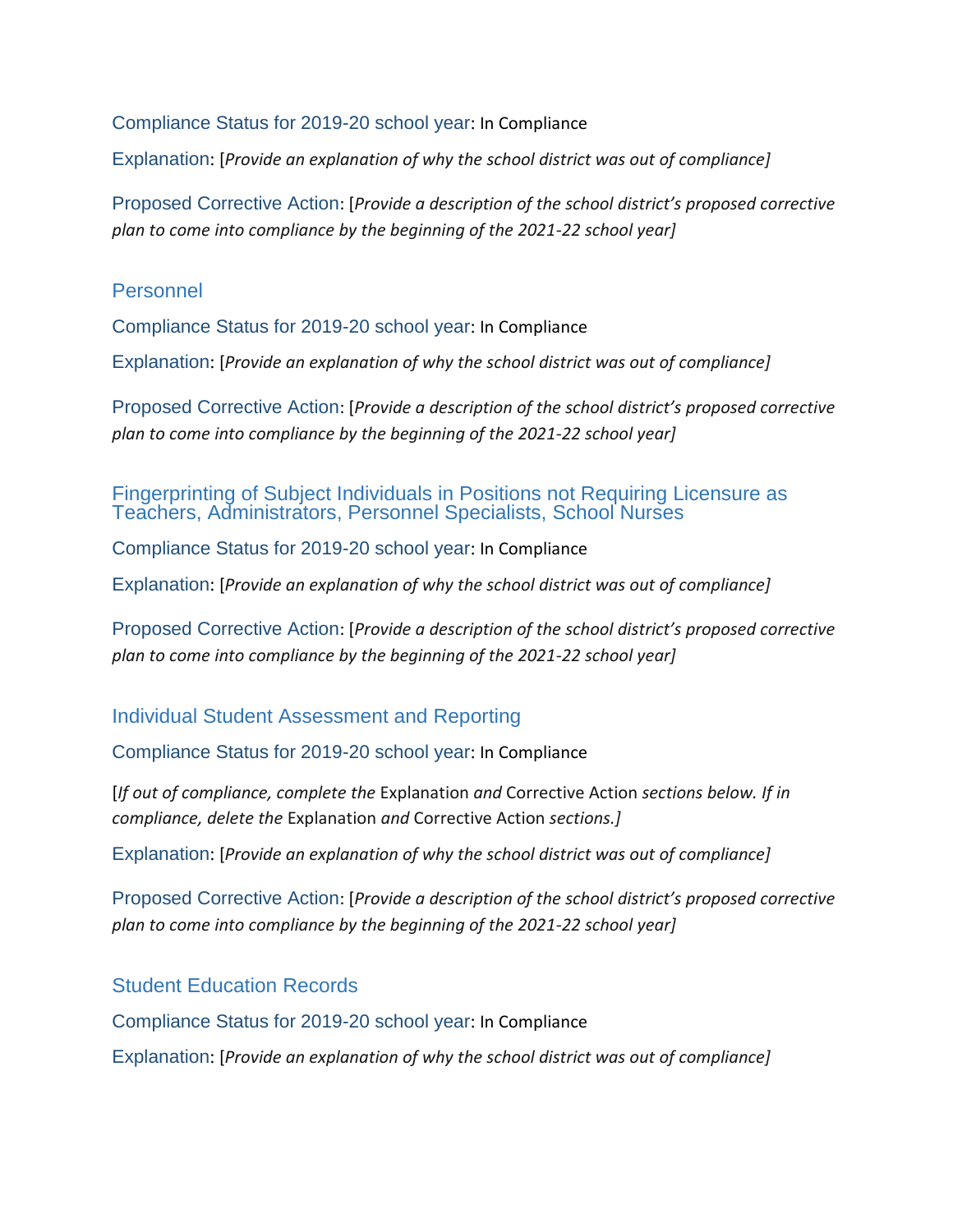Proposed Corrective Action: [*Provide a description of the school district's proposed corrective plan to come into compliance by the beginning of the 2021-22 school year]*

#### Record and Reports

Compliance Status for 2019-20 school year: In Compliance

[*If out of compliance, complete the* Explanation *and* Corrective Action *sections below. If in compliance, delete the* Explanation *and* Corrective Action *sections.]*

Explanation: [*Provide an explanation of why the school district was out of compliance]*

Proposed Corrective Action: [*Provide a description of the school district's proposed corrective plan to come into compliance by the beginning of the 2021-22 school year]*

#### Complaint Procedures

Compliance Status for 2019-20 school year: In Compliance

Explanation: [*Provide an explanation of why the school district was out of compliance]*

Proposed Corrective Action: [*Provide a description of the school district's proposed corrective plan to come into compliance by the beginning of the 2021-22 school year]*

## Assurances (area out of compliance)

Compliance Status for 2019-20 school year: Out of Compliance for Counseling & Talented and Gifted (9-12)

[*If out of compliance, complete the* Explanation *and* Corrective Action *sections below. If in compliance, delete the* Explanation *and* Corrective Action *sections.]*

#### Explanation: Counseling

Entering into 2020-2021 we have a new High School Principal and High school Counselor. Upon review of School Counseling Programming 9-12 we did not find sufficient evidence of comprehensive school counseling including creating and maintaining an education plan and portfolio for 2019-2020.

Proposed Corrective Action: Proposed Corrective Action: Our proposed corrective action for 2020-2021 is as follows. Our HS Principal also has the role of Multi-Tiered Systems of Support Director (K-12). In this role, he oversees Counseling programming K-12. We are adding the Career Inventory System and Panorama as tools to assist with in meeting the Counseling